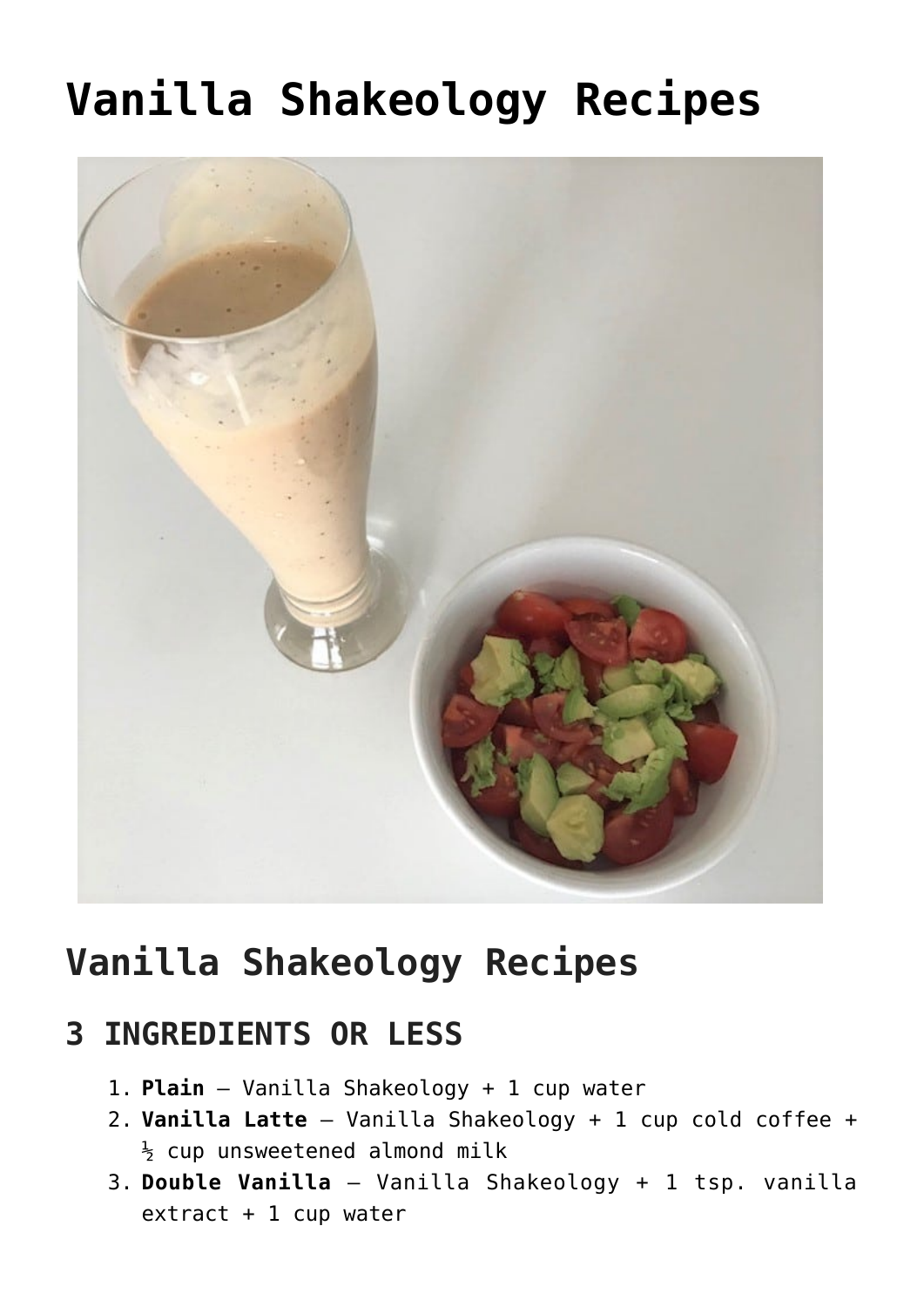- 4. **Vanilla Hazelnut** Vanilla Shakeology + 1 tsp. hazelnut  $extract + 1 cup water$
- 5. **Peanut Butter Cream** Vanilla Shakeology + 1 cup water + 1 tbsp. peanut butter
- 6. **Iced Hazelnut Coffee** Vanilla Shakeology + 1 tsp. almond  $extract + 1 cup cold coffee$
- 7. **Cool Vanilla Mint** Vanilla Shakeology + 1 tsp. mint  $extract + 1 cup water$
- 8. **Strawberry Vanilla** Vanilla Shakeology + 1 cup strawberries + 1 cup water
- 9. **Frozen Strawberry** –Vanilla Shakeology + 1 cup of water + 1 cup frozen strawberries
- 10. **Frozen Banana** Vanilla Shakeology+ 1 cup water + 1 frozen banana
- 11. **Vanilla Orange** Vanilla Shakeology + ½ cup orange juice  $+$   $\frac{1}{2}$  cup water
- 12. **Vanilla Raspberry** Vanilla Shakeology + 1 cup raspberries + 1 cup water
- 13. **Vanilla Blueberry** Vanilla Shakeology + 1 cup blueberries + 1 cup water
- 14. **Vanilla Bee** Vanilla Shakeology + 1 Tbsp. honey + 1 cup milk
- 15. **Vanilla Cherry** Vanilla Shakeology + ½ cup black cherries, pitted  $+ 1$  cup vanilla almond milk
- 16. **Creamy Candy Cane** Vanilla Shakeology + 2/3 drops peppermint extract  $+ 1$  cup almond milk
- 17. **Vanilla Ginger** Vanilla Shakeology + 1 tsp. ground ginger + 1 cup milk
- 18. **Orange Crème** Vanilla Shakeology + 1/2 cup orange juice, 1/2 cup almond milk
- 19. **Vanilla Almond** Vanilla Shakeology + 1 cup unsweetened almond milk + 1 Tbsp. all-natural almond butter
- 20. **Vanilla Cranberry** Vanilla Shakeology + 1/2 cup cranberry juice  $+1/2$  cup water
- 21. **Vanilla Almond Chai** Vanilla Shakeology + 1/2 tsp. almond  $ext{rat} + 1$  cup chilled unsweetened chai tea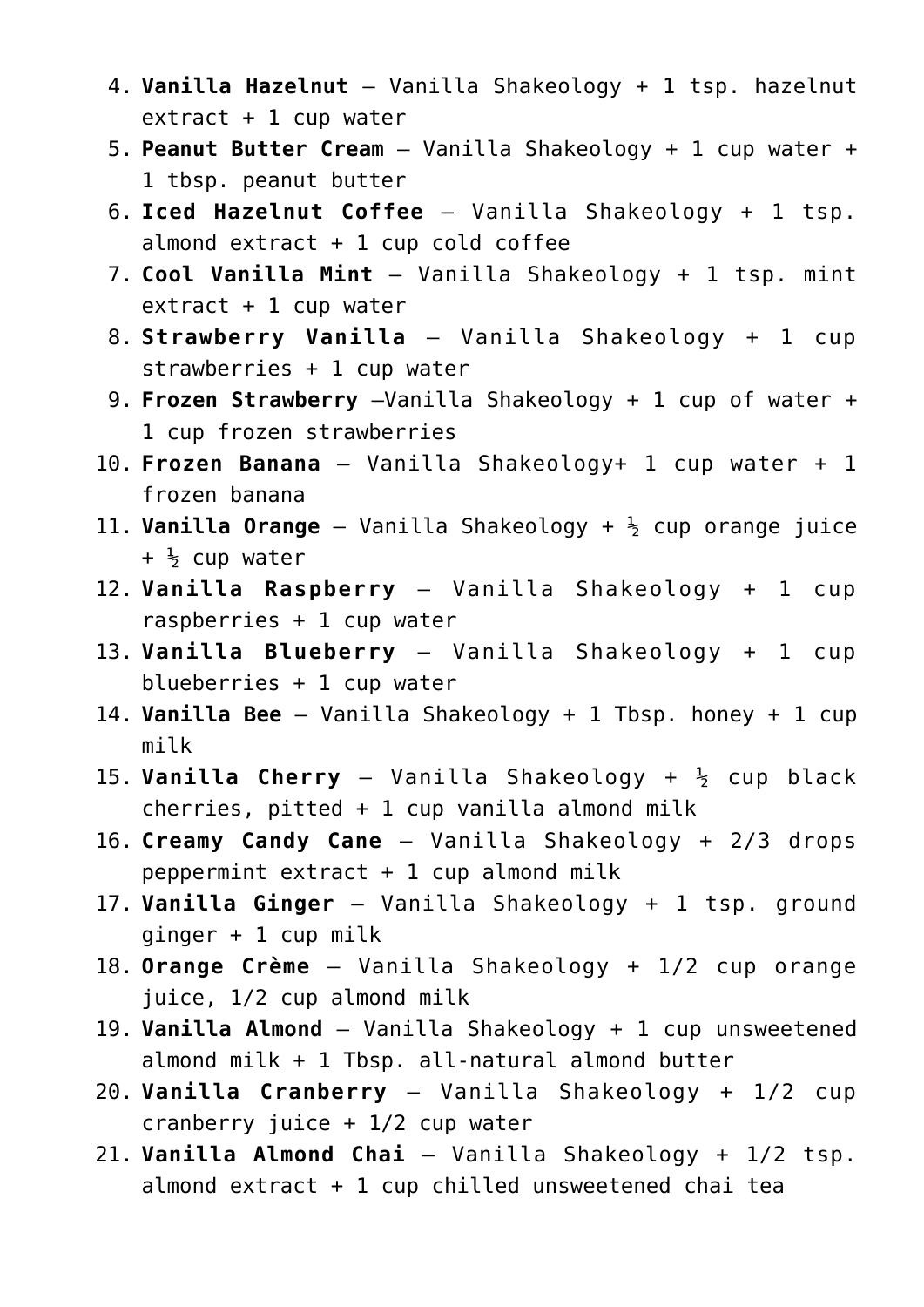### **4 INGREDIENTS**

- 1. **Berry Vanilla Cooler** Vanilla Shakeology + 1 cup water + 1 cup frozen wild berry mix
- 2. **Blueberry Vanilla Chiller** Vanilla Shakeology + 1 cup water + 1 cup frozen wild blueberries
- 3. **Apple Pie** Vanilla Shakeology + 1 cup water + ½ cup unsweetened applesauce  $+ \frac{1}{2}$  tsp. ground cinnamon
- 4. **Piña Colada** Vanilla Shakeology +  $\frac{1}{2}$  cup water +  $\frac{1}{2}$  cup 100% pineapple juice  $+ \frac{1}{2}$  tsp. coconut extract
- 5. **Egg Nog** Vanilla Shakeology + 1 cup milk + 1 tsp. rum extract +  $\frac{1}{4}$  tsp. ground nutmeg
- 6. **Peaches and Cream** Vanilla Shakeology + 1 cup frozen sliced peaches + 2/3 cup milk
- 7. **Spiced Orange Blossom** Vanilla Shakeology + 1 cup water, 4 tsp. cooled orange herbal tea, 1/2 tsp cinnamon
- 8. **Cherry Bomb** Vanilla Shakeology + 1 cup almond milk, 1/2 cup cherries, 1/4 cup water, 1 tsp. cocoa powder
- 9. **Strawberry Shortcake** Vanilla Shakeology + 1.5 cups pineapple chunks + 1/2 cup strawberries + 1 cup almond milk
- 10. **Berry Works** Vanilla Shakeology + 1 cup almond milk +  $1/4$  cup blueberries +  $1/4$  cup strawberries
- 11. **Piña-Banana Cream** Vanilla Shakeology + ½ medium banana  $+ \frac{1}{2}$  cup pineapple juice  $+ \frac{1}{2}$  cup water
- 12. **Vanilla Coconut** Vanilla Shakeology + 1 tsp. coconut extract +  $\frac{1}{2}$  cup coconut milk +  $\frac{1}{2}$  cup water
- 13. **Vanilla Raspberry Orange** Vanilla Shakeology + ½ cup raspberries +  $\frac{1}{2}$  cup orange juice +  $\frac{1}{2}$  cup water
- 14. **Vanilla Spice** Vanilla Shakeology + 1 tsp. cinnamon + ½ tsp. nutmeg + 1 cup milk
- 15. **Berry Love** Vanilla Shakeology + 1 cup strawberries +  $\frac{1}{2}$ cup blueberries + 1 cup water
- 16. **Coconut Banana** Vanilla Shakeology + 1 tsp. coconut  $extract + 1$  medium banana + 1 cup milk
- 17. **Maple Butter** Vanilla Shakeology + 1 Tbsp. almond butter + 1 cup milk + 1 tsp. maple syrup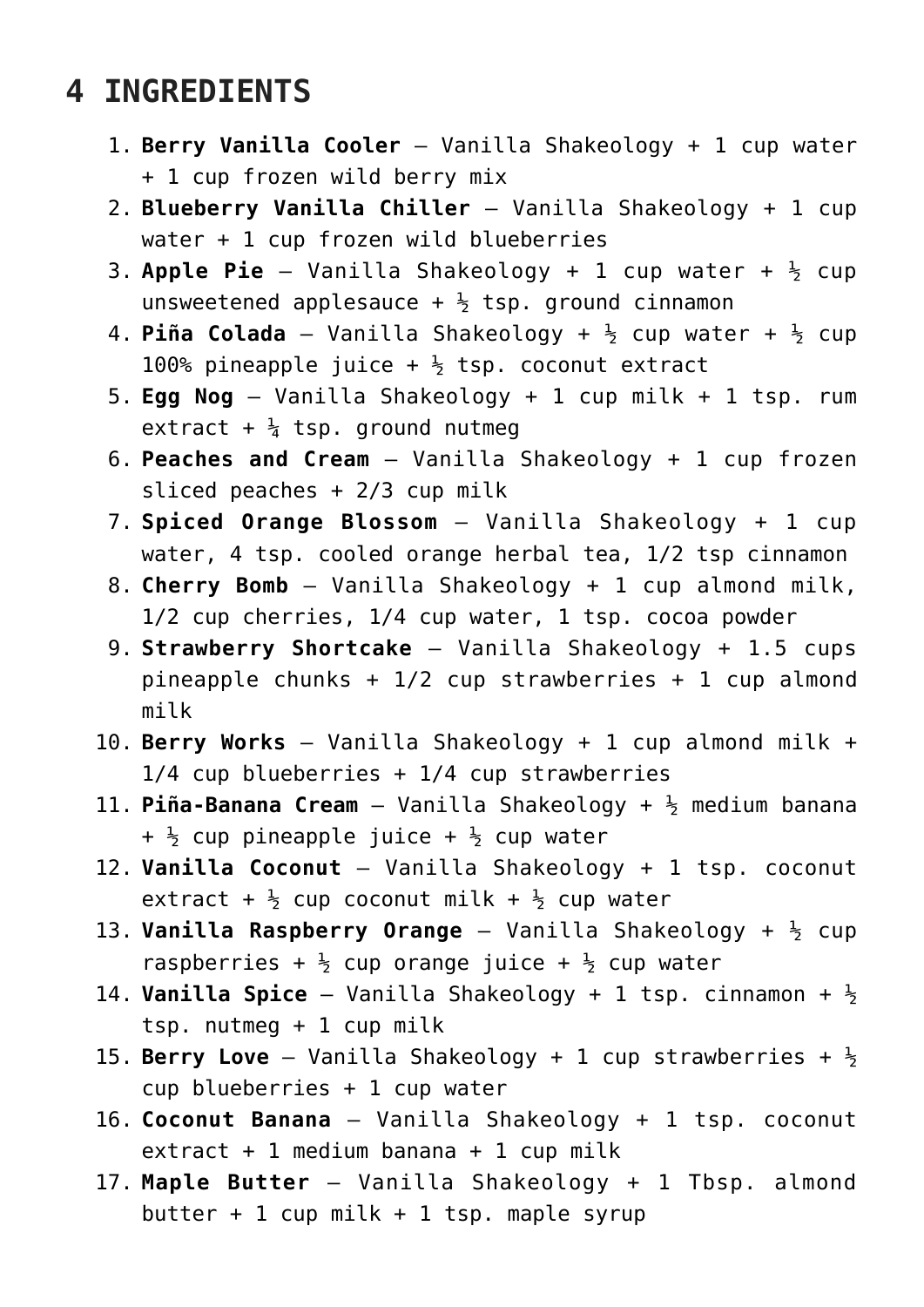- 18. **Banana Nut** Vanilla Shakeology + 1 Tbsp. natural peanut butter + 1 medium banana + 1 cup water
- 19. **Cherry Banana** Vanilla Shakeology + ½ cup black cherries +  $\frac{1}{2}$  medium banana + 1 cup milk
- 20. **Frozen Mint** Vanilla Shakeology + Fresh mint + 1 cup water
- 21. **Vanilla Frappuccino** Vanilla Shakeology + 1/2 cup cappuccino flavored soy milk  $+1$  cup cold coffee
- 22. **Vanilla Chai** Vanilla Shakeology + 1 cup unsweetened chai tea (cooled) + 2 teaspoons raw honey
- 23. **Blueberry Blast** Vanilla Shakeology + ½ cup frozen blueberries +  $1/2$  cup water +  $\frac{1}{2}$  cup unsweetened almond milk
- 24. **Nuts for Almond** Vanilla Shakeology + 1 Tbsp. almond butter +  $\frac{1}{2}$  tsp. almond extract + 1 cup almond milk
- 25. **Maple Berry Cream** Vanilla Shakeology + 1 tsp. pure maple syrup +  $1/2$  cup strawberries + 1 cup skim milk
- 26. **Cherry Spice** Vanilla Shakeology + 1/2 cup pitted black cherries  $+ 1$  tsp. cinnamon  $+ 1$  cup water
- 27. **Vanilla Peach Dream** Vanilla Shakeology + Handful frozen peaches + 10 oz. unsweetened almond milk/rice milk
- 28. **Vanilla Shake** Vanilla Shakeology + 1 scoop vanilla frozen yogurt  $+ \frac{1}{2}$  cup water
- 29. **Strawberry Chia** Vanilla Shakeology + 1 cup coconut water + 1 tsp. chia seeds
- 30. **Vanilla Iced Latte** Vanilla Shakeology + 1 cup cold coffee +  $\frac{1}{2}$  cup unsweetened vanilla almond milk + 1 tsp. pure maple syrup
- 31. **Cantaloupe Cream** Vanilla Shakeology + 1 cup cubed Cantaloupe +  $1/2$  cup almond milk +  $3/4$  cup water
- 32. **Watermelon Breeze** Vanilla Shakeology + 1 cup watermelon, 1 cup rice milk, 2 fresh basil leaves
- 33. **Cinna-Latte** Vanilla Shakeology + 1 cup almond milk, coconut milk or water +  $1/4$  -  $1/2$  tsp cinnamon + 1 tbsp. instant coffee
- 34. Mango Lassi Vanilla Shakeology +  $\frac{1}{2}$  cup ripe mango +  $\frac{1}{2}$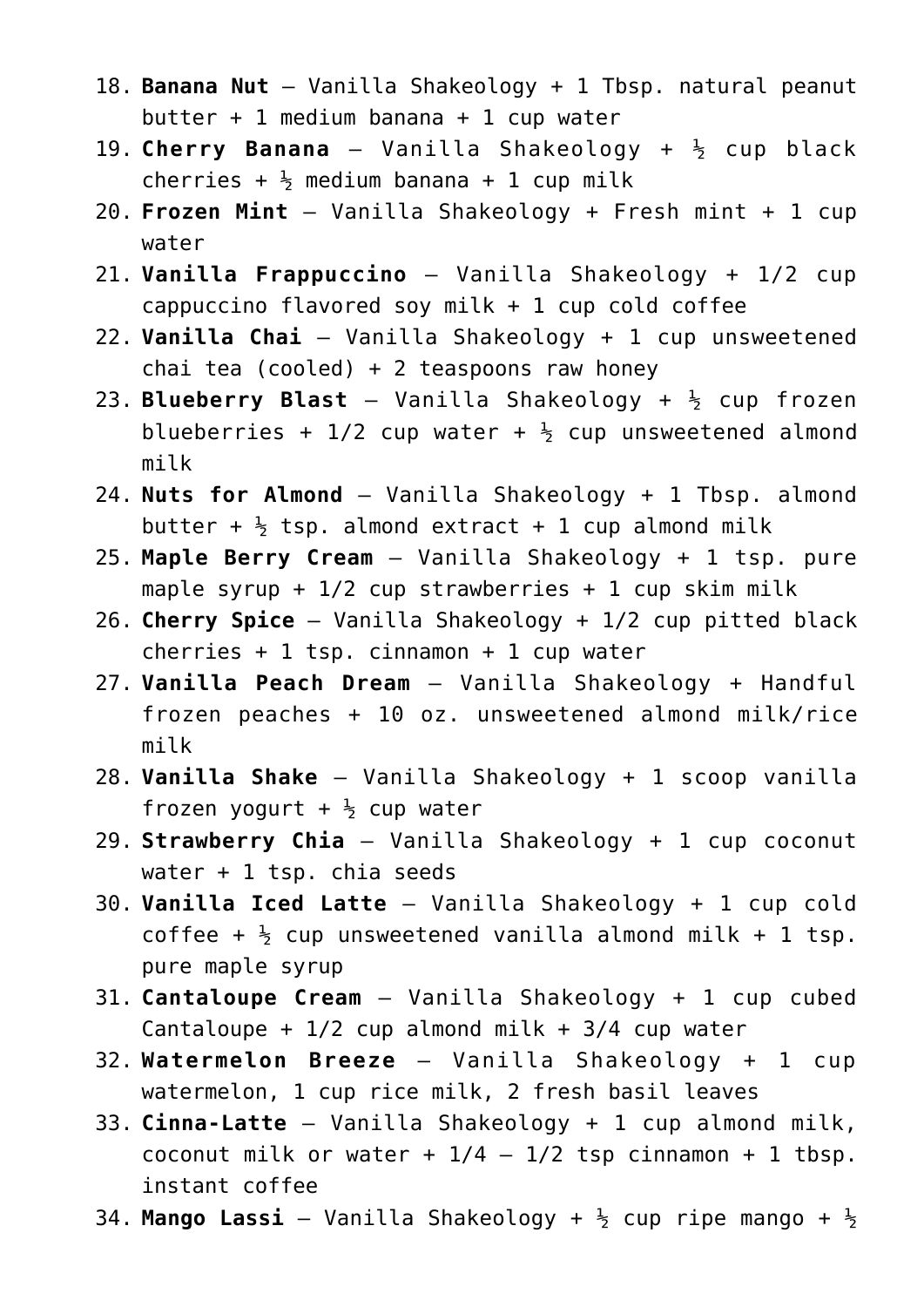$cup$  plain yogurt + 1 cup milk or coconut milk

- 35. **Coconut Lime** Vanilla Shakeology + ¾ cup unsweetened coconut milk + 2 Tbsp. fresh lime juice +  $\frac{1}{2}$  tsp. pure coconut extract
- 36. **Fruit and Nuts** Vanilla Shakeology + 1 Tbsp. peanut butter +  $\frac{1}{2}$  cup raspberries +  $\frac{1}{2}$  cup blackberries +1 cup almond milk
- 37. **Blue Banana** Vanilla Shakeology + 8 oz. water + 1/2 cup Blueberries + 1 banana
- 38. **Raspberry Ripping Strawberry** Vanilla Shakeology + 8 oz. water  $+ \frac{1}{2}$  cup Raspberries  $+ \frac{1}{2}$  cup Strawberries
- 39. **Iced Mocha** Vanilla Shakeology +  $\frac{1}{2}$  cup unsweetened vanilla almond milk +  $\frac{1}{2}$  cup cooled coffee + 1 tsp. unsweetened cocoa

#### **5+ INGREDIENTS**

- 1. **Morning Refresher** Vanilla Shakeology + ⅓ cup cubed mango +  $\frac{1}{3}$  cup pineapple chunks +  $\frac{1}{2}$  medium banana +  $\frac{1}{2}$  cup water
- 2. **Nutty Butter** Vanilla Shakeology + 1 cup milk + ½ medium banana +  $\frac{1}{4}$  cup coarsely chopped raw walnuts + 1 Tbsp. peanut butter
- 3. **Maple Pecan** Vanilla Shakeology + 1 cup unsweetened almond milk + 1 Tbsp. coarsely chopped raw pecans + 1 Tbsp. coarsely
- 4. **Apple Oatmeal** Vanilla Shakeology +  $\frac{1}{2}$  cup unsweetened applesauce +  $\frac{1}{2}$  cup unsweetened vanilla almond milk + 1 packet instant oatmeal + 1 tsp. ground cinnamon
- 5. **Greek Basil** Vanilla Shakeology + 1 cup plain Greek Yogurt +  $\frac{1}{2}$  cup pomegranate juice +  $\frac{1}{2}$  cup berries of your choice + 2 fresh basil leaves
- 6. **Banana Honey** Vanilla Shakeology + ½ medium banana + 1 Tbsp. peanut butter  $+ 1$  Tbsp. honey  $+ 1$  cup water
- 7. **Vanilla Almond Spice** Vanilla Shakeology + 1 tsp. cinnamon +  $1/2$  tsp. nutmeg +  $1/2$  tsp. almond extract + 1 cup almond milk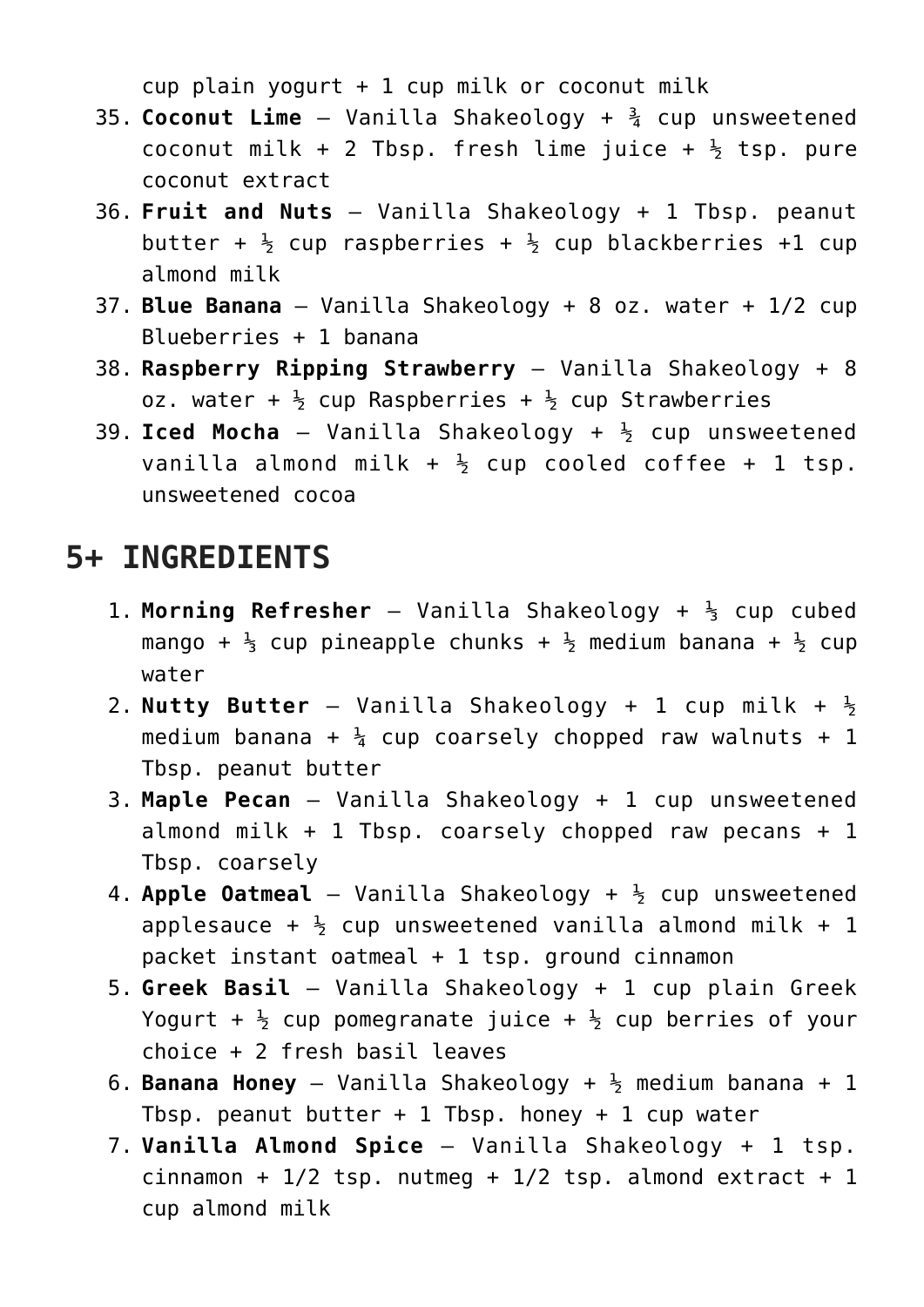- 8. **Honey Berry Banana** Vanilla Shakeology + 1/2 banana + 1 tsp. honey +  $1/2$  cup blueberries + 1 cup skim milk
- 9. **PB&J** Vanilla Shakeology + ½ cup unsweetened almond milk +  $\frac{1}{2}$  cup water  $\frac{1}{2}$  cup red grape juice + 2 tsp. natural peanut butter

#### **DESSERT TIME!**

- 1. **Lemon Bar** Vanilla Shakeology +  $\frac{3}{4}$  cup milk +  $\frac{1}{4}$  cup water + 2 Tbsp. fresh lemon juice + 1 tsp. vanilla extract + lemon zest
- 2. **Yummy Rummy** Vanilla Shakeology + 1 banana + ¾ cup nonfat milk +  $\frac{1}{2}$  tsp cinnamon +  $\frac{1}{2}$  tsp rum extract
- 3. **Snowflake Candy Crush** Vanilla Shakeology + 1 tsp vanilla extract + 1 cup skim milk + Crushed candy canes (for garnish)
- 4. **Peanut Butter Split** Vanilla Shakeology + 1 Tbsp. peanut butter +  $1/2$  banana + 1 fresh pineapple ring + 2 large strawberries + 1 cup water
- 5. **Raspberry Cheesecake** Vanilla Shakeology + 1/4 cup fatfree ricotta cheese +  $1/4$  cup plain nonfat yogurt +  $1/2$ cup raspberries +  $1/4$  cup water +  $1/2$  cup skim milk
- 6. **Vanilla Ice Cream Recipe** Vanilla Shakeology + 6 ice  $cubes + 1/2 banana + 1 1/2 cups of almond or coconut$  $milk$  + 1 tablespoon of peanut butter or almond butter  $-$ Mix in blender, pour into bowl, and freeze for 2 hours
- 7. **Peanut Butter Ice Cream** Vanilla Shakeology + 1.5 cups of Almond Milk or Fat Free Milk + 1/2 Banana + 1 Tbsp. Peanut butter + 1 cup (or more) of Ice. Blend until smooth and thick
- 8. **Frozen White Chocolate Bark** 5 tbsp. coconut oil, melted + 5 tbsp. Vanilla Shakeology, stirred until blended. Pour into tinfoil oil-lined pan and freeze until hard. Store in refrigerator
- 9. **Pecan Cinnamon Roll** Vanilla Shakeology + 1 tsp. cinnamon +  $1/2$  tsp. vanilla extract + 8 pecan halves + 1 cup skim milk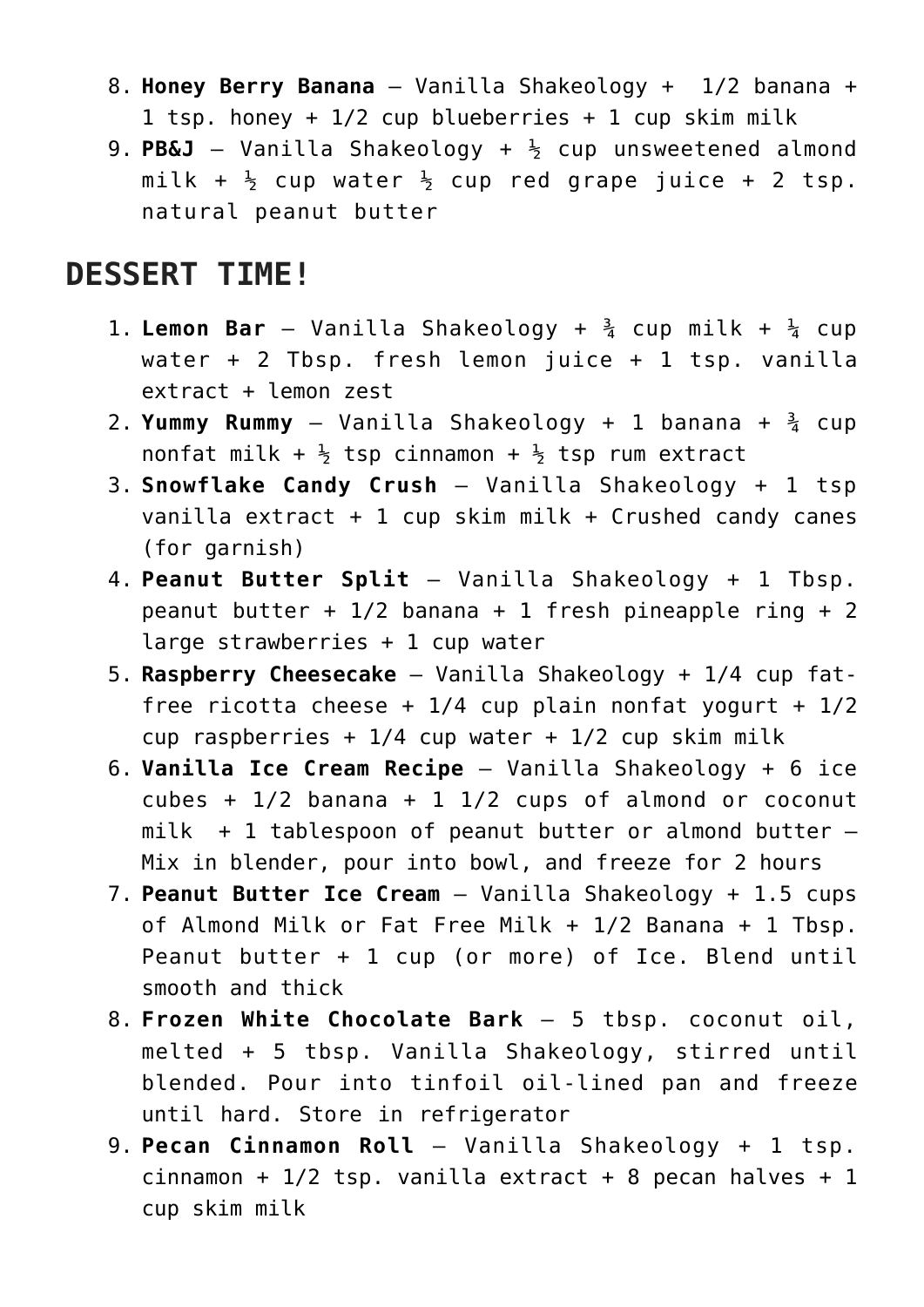- 10. **Banana Nutter** Vanilla Shakeology + 1 cup unsweetened almond milk  $+ 1$  Tbsp. peanut butter or 2 Tbsp. PB2  $+ 1/2$ banana + 1 tsp. coconut oil
- 11. **S'mores** Vanilla Shakeology + ½ cup unsweetened vanilla almond milk  $+$   $\frac{1}{2}$  cup brewed coffee, chilled  $+$  1 tsp. pure vanilla extract  $+ 2$  tsp. ground whole wheat graham cracker crumbs + 1 tsp. cocoa powder + 1 cup ice
- 12. **Vanilla Mocha Mousse** Vanilla Shakeology + 2 egg whites, whipped +  $\frac{1}{4}$  cup blueberries + 1 Tbsp. instant coffee crystals  $+ \frac{1}{2}$  cup water
- 13. **Vanilla Almond Joy** Vanilla Shakeology + 1 cup light coconut milk + 1 Tbsp. almond butter + Ice + Water, as needed
- 14. **Banana Bread** Vanilla Shakeology + 1 medium banana + 2 Tbsp. dry quick oats  $+ 1$  Tbsp. chopped pecans  $+ 1$  tsp. vanilla extract +  $\frac{1}{2}$  tsp. cinnamon +  $\frac{1}{2}$  cup milk +  $\frac{1}{2}$  cup water
- 15. **Peanut Butter Cheesecake** Vanilla Shakeology + ¼ cup fat-free ricotta cheese +  $\frac{1}{4}$  cup plain nonfat yogurt + 2 Tbsp. peanut butter +  $\frac{1}{2}$  cup skim (nonfat) milk +  $\frac{1}{4}$  cup water + Ice
- 16. **Bananas Foster** Vanilla Shakeology + 1 medium banana +  $\frac{1}{2}$  tsp. cinnamon +  $\frac{1}{2}$  tsp. rum extract + 1 cup milk
- 17. **Vanilla Almond Fudge** Vanilla Shakeology + 1 Tbsp. almond butter  $+$  1 tsp. vanilla extract  $+$  4 dashes cinnamon + 1 cup milk
- 18. **Banana Split** Vanilla Shakeology + ½ medium banana + 2 fresh pineapple rings + 2 large strawberries + 1 tsp. unsweetened cocoa powder + 1 cup water
- 19. **Cinnamon Bun** Vanilla Shakeology + ½ cup almond milk +  $\frac{3}{4}$  cup water +  $\frac{1}{2}$  tsp. cinnamon +  $\frac{1}{2}$  graham cracker + 4 ice cubes
- 20. **Pumpkin Pie** Vanilla Shakeology + ¾ cup unsweetened vanilla almond milk +  $\frac{1}{2}$  cup canned pumpkin puree + 1 Tbsp. coarsely chopped raw pecans + 1 tsp. maple syrup (or raw honey) + 1 tsp. pumpkin pie spice
- 21. **Tiramisu** Vanilla Shakeology + 1 cup brewed coffee,